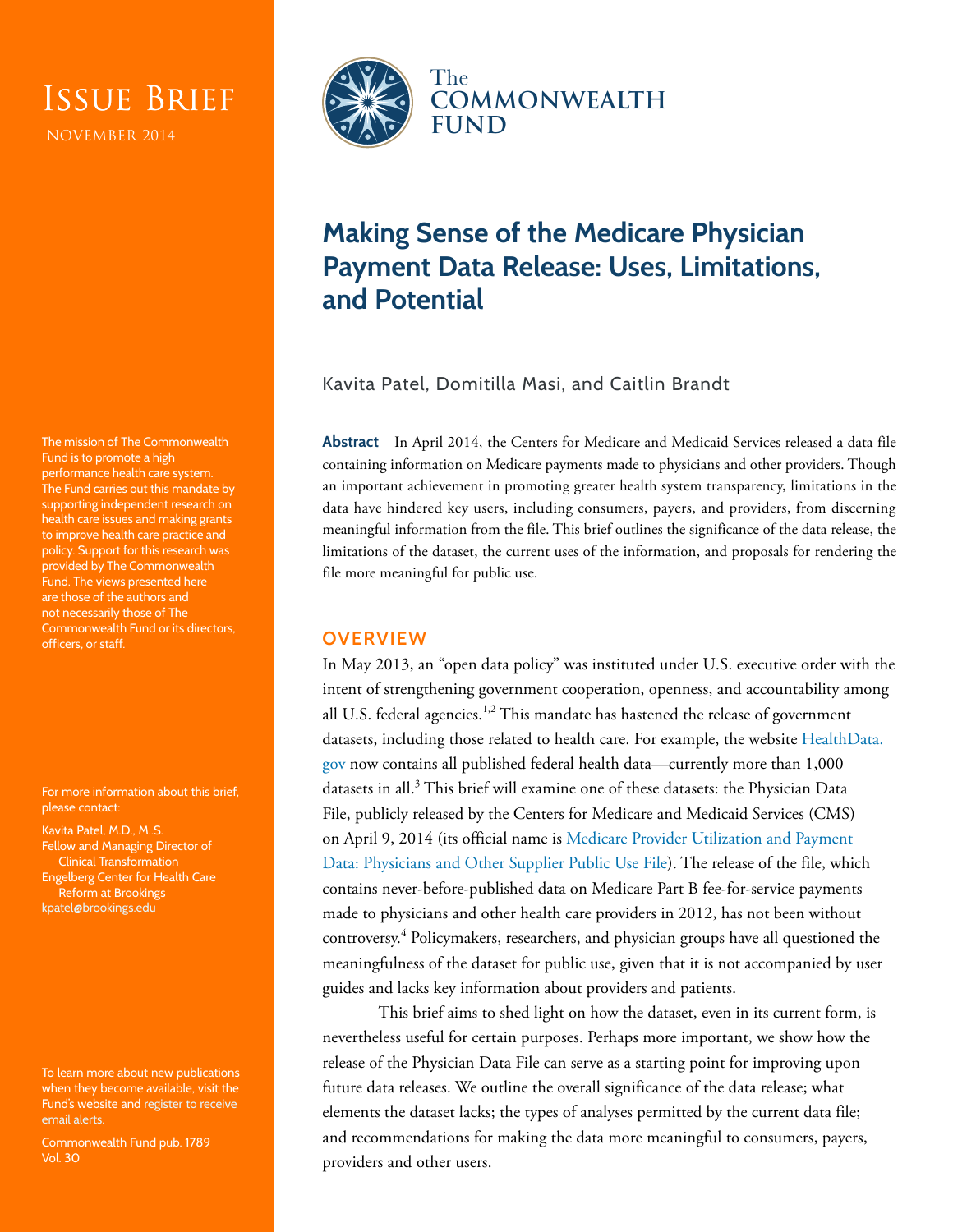## **WHAT IS THE SIGNIFICANCE OF THE PHYSICIAN DATA FILE?**

For several reasons, the release of the Physician Data File represents a significant step forward in achieving transparency in health care markets. First, physician payment information has historically been difficult to publish. In addition to significant resistance from provider groups to releasing the data, stemming from privacy concerns and fears of widescale misuse and misinterpretation, a 1979 court injunction had actually banned CMS from revealing information on Medicare's physician payments. It was not until May 2013 that the injunction was lifted, after the parent company of the *Wall Street Journal* succeeded in persuading a Florida federal district court judge.5,6 Overcoming these barriers is therefore of symbolic importance.

Second, in the current health care market, payers, patients, and even providers have limited access to timely and accurate information on health care utilization and costs. For consumers, the release of these data could eventually facilitate comparison, among individual physicians, of types of services delivered, and payments received.<sup>7</sup> If presented in user-friendly ways, and paired with information on quality of care, the data could help consumers choose physicians who deliver the highest-quality care.<sup>8</sup> Others have suggested that payers also could use the file to detect high-spending providers and to construct provider networks and insurance products that help constrain escalating health care costs.<sup>9,10</sup>

For providers, the newly available information could be a tool for improving care and could facilitate the choice of high-quality, low-cost physician referrals for their patients.11 Greater transparency in the health care sector, achieved by making information on the cost and quality of health services more widely available, ultimately could encourage providers to compete on quality and efficiency and lead to broader improvement in the delivery of care.<sup>12,13</sup>

# **WHAT INFORMATION IS NOT IN THE DATASET?**

Although signifying the promotion of greater health system transparency, CMS and key stakeholders acknowledge the data are imperfect, owing to a number of administrative complexities:<sup>14</sup>

- The data are not representative of a provider's whole practice, given that information in the Physician Data File pertains only to Medicare Part B fee-for-service payments.
- Multiple providers are allowed to bill under the same National Provider Identifier (NPI) in certain situations (in the case of group practices, for instance), thus making it difficult to ascertain how many providers are administering services and whether the physicians that appear to be overbilling are actually doing so.
- The data are not risk-adjusted to account for variation in providers' shares of complex patients or for geographic differences in practice costs.
- No information is available on quality measures for individual providers.
- The dataset does not include facility payments for services provided within the facility, such as a hospital outpatient department. Instead, Medicare payments are split between the facility and the physician visit portion.
- Information on physicians who saw fewer than 11 Medicare patients in a year is excluded. These physicians account for about 40 percent of physician services.<sup>15</sup>
- The dataset is technically difficult to operate for many researchers, given that it is extremely large and requires statistical software for manipulation.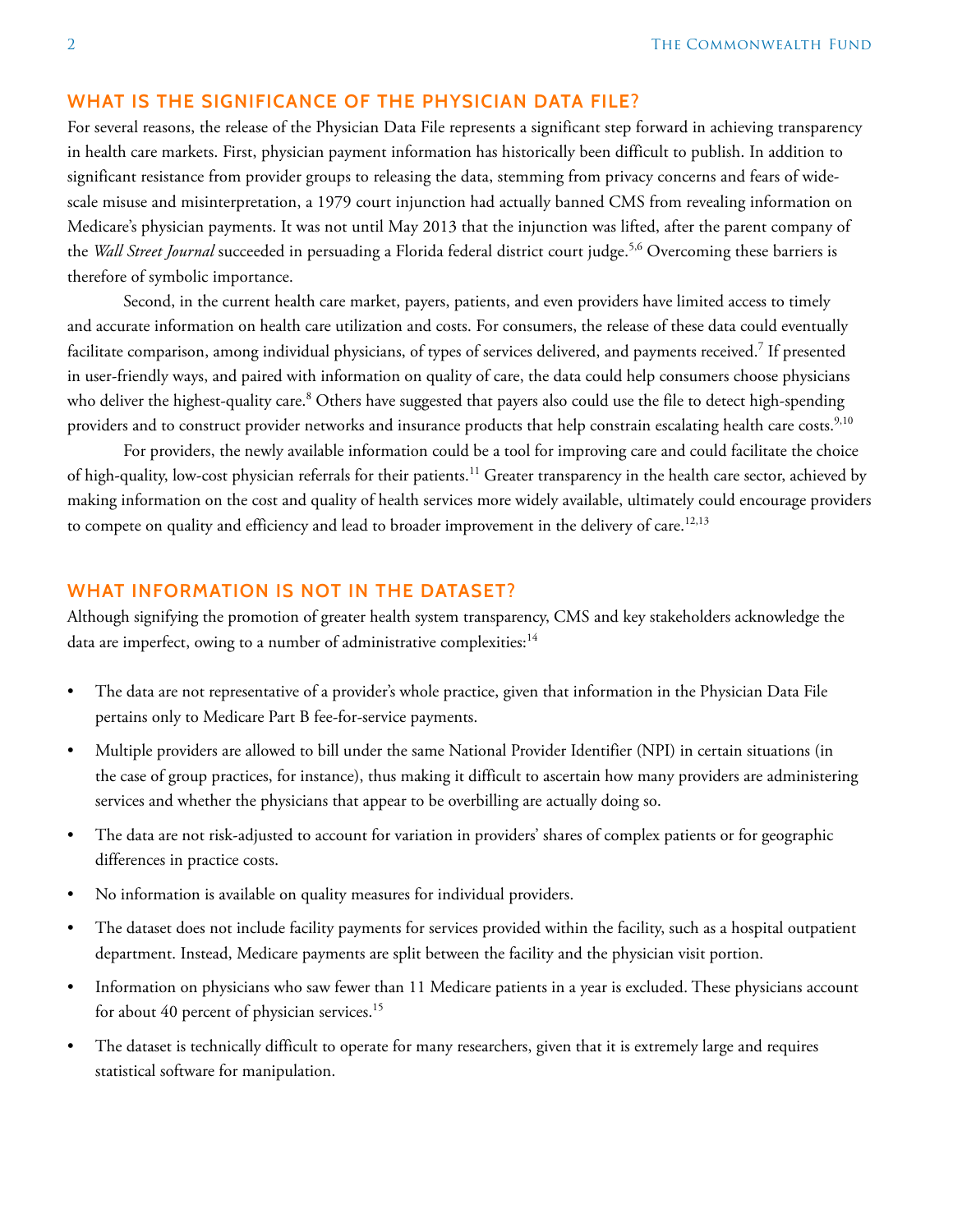#### **CURRENT USES OF THE DATASET**

Despite these limitations, the dataset has proven to be useful to some. The majority of research to date has been conducted by the media and has focused on specific high-cost providers and specialties, procedures, and drugs. A media analysis of providers' propensity to use Lucentis and Avastin to treat age-related macular degeneration (AMD) illustrates

the potential power and limitations of the dataset. In 2011, the NIH released first-year results from a clinical trial that indicated the drugs were equally effective at treating AMD.<sup>16</sup> Then, in 2012, news outlets reported that Medicare spent \$1 billion on Lucentis, which at \$2,000 per injection, was 40 times as expensive as each Avastin dose. The reports also identified by name a few ophthalmologists who billed for the costly alternative at particularly high rates. These news stories generated conversations about wasteful health care spending, providers' incentives to opt for higher-cost drugs, and the potential for fraud.<sup>17</sup>

The data, however, could not provide information on physicians' actual profits, nor could they shed any light on differences in patient outcomes between patient populations with different utilization rates for the two drugs. What the data could tell us is whether the variation in utilization was greater between individual providers or between health care markets and what proportion of providers use the higher-cost drug, as well as the implications for Medicare program costs. Beyond this example, the data could be particularly useful for looking at variations in practice patterns and sites of service for other procedures and conditions, if the Healthcare Common Procedure Coding System (HCPCS) codes were grouped in meaningful ways,

#### **WHAT'S IN THE PHYSICIAN DATA FILE?**

The Medicare Physician Data File contains more than 9 million lines of data relating to:

- **• Provider information** for more than 880,000 providers who participate in Medicare. Includes provider names, credentials, type of entity (individual or group), gender, address, and provider type.
- **• Service information** for 6,000 types of services listed in the Healthcare Common Procedure Coding System. Includes service setting (e.g., doctor's office, hospital), number of times service was provided, number of Medicare beneficiaries served, and number of distinct beneficiaries seen per day.
- **• Payment information** on \$77 billion paid out to Medicare providers in 2012 (out of \$572.5 billion in total health care spending on Medicare during that year). Includes the average Medicare-allowed amount per service, average number of submitted charges, and average Medicare payment after subtracting deductibles and coinsurance, as well as standard deviations for each of these amounts.

such as by procedures commonly used to treat given conditions. The public availability of information on individual providers' Medicare payments and use of services also could facilitate consumer and media involvement in pinpointing instances of fraudulent or abusive billing practices.

# **PROPOSALS FOR IMPROVING THE DATASET**

In its current form, the dataset is cumbersome to use in making decisions prior to or at the point of care. There are, however, several ways to improve future data releases for public use. First, just as the current Medicare payment data are adjusted, it would also be useful to standardize cost data to enable meaningful comparisons across health care markets with different underlying costs. Although researchers can make such calculations, producing standardized data for public use—as CMS has done for other datasets—would promote ease of use for everyone.<sup>18</sup>

Second, clearer distinctions are needed between provider types. In some cases, specialty categories are ambiguous, as physicians are often listed by the specialty with which they first registered their NPI; for example, a cardiologist might be classified as an internist. There should be an easier path for physicians to update and clarify this information so that specialty categories actually reflect a physician's current practice.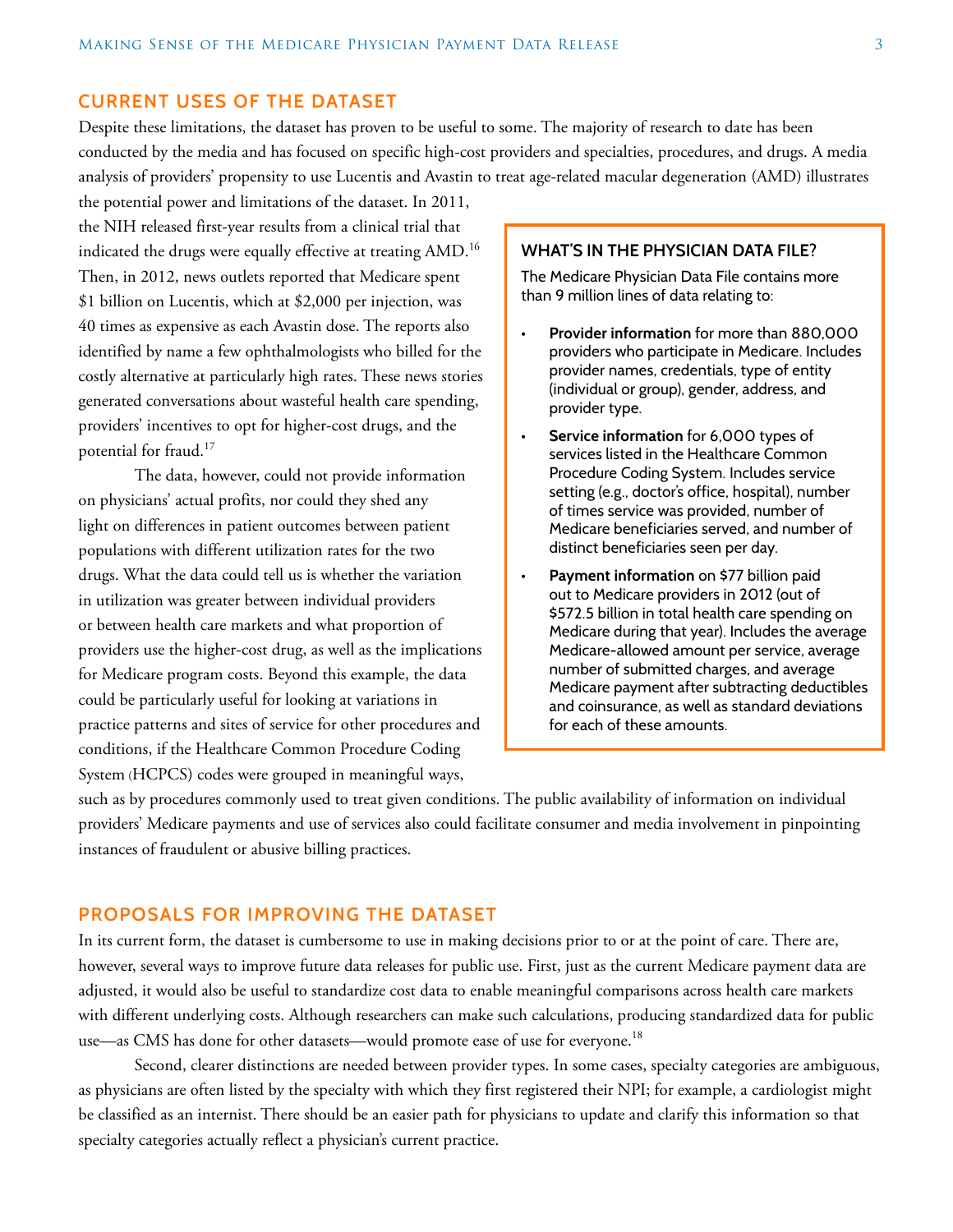Third, it is difficult to make useful utilization and cost comparisons across providers, because the health status, demographics, and health outcomes for the patient populations physicians treat are not included in the dataset. While privacy concerns may make the inclusion of patient information controversial, adding patient outcomes and risk adjusters would help account for important differences in the types of patients whom providers treat—something that obviously can have a substantial impact on utilization and cost patterns.

The data also could be paired with other datasets to create a more comprehensive look at health care system spending, prices, utilization, and clinical practices. For example, a cross-sectional dataset combining the Physician Data File with other public use files, such as the recently released [Open Payments data](http://www.cms.gov/openpayments/index.html), which contains information on the financial relationships between providers and drug companies, would yield more detail on utilization and costs for physician subspecialties, particularly ophthalmologists and oncologists. While in certain instances the frequency with which a provider performs a procedure may be associated with patient outcomes, pairing the data with physician quality measures would better inform consumer choice and help insurers create more efficient provider networks. The foundation for quality measures is in place, as evidenced by the other quality initiatives Medicare is currently implementing. But it will take longer to create meaningful metrics of greatest interest to users of this information.

#### **DISCUSSION**

While imperfect, the physician data released this past spring hold promise for greater stakeholder engagement and datadriven decision-making in the future. At present, there is a great deal of emphasis on outliers—namely, physicians who may have exceeded a threshold in charges or used a higher-than-average volume of services. But even in its current form, the dataset is useful for identifying variation in utilization and differences in sites of service as well as offering beneficiaries an additional perspective on the volume of services delivered by a particular physician. As future datasets are released, key users—including beneficiaries, researchers, providers, policymakers, and media—will doubtless require additional guidance. Moreover, with data transparency a common goal for all payers, it will be critical for policymakers to think strategically about creating linkages between these newly available data so the end user has a more complete picture of the overall health care experience.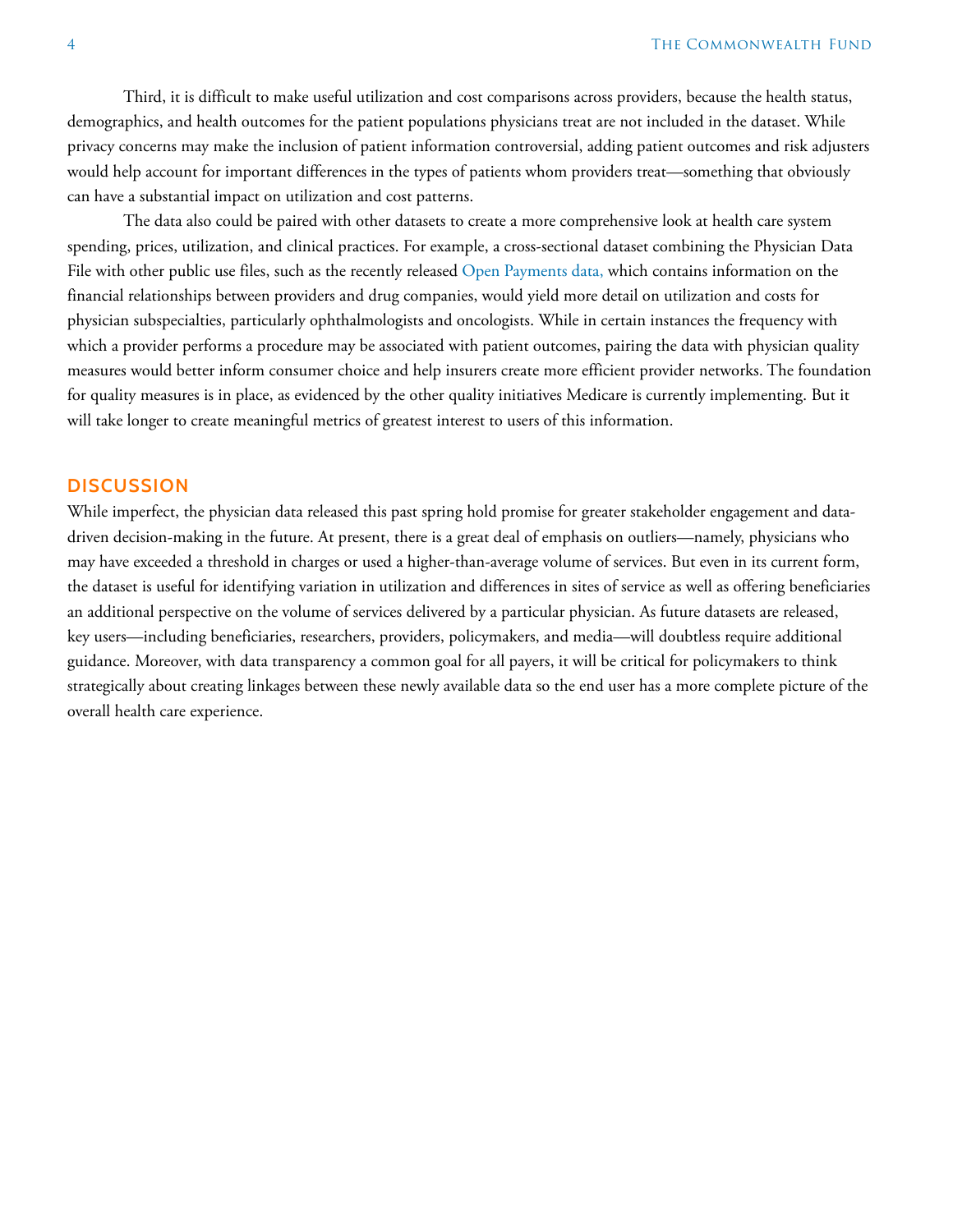### **NOTES**

- <sup>1</sup> The White House, Transparency and Open Government, [http://www.whitehouse.gov/the\\_press\\_office/](http://www.whitehouse.gov/the_press_office/TransparencyandOpenGovernment) [TransparencyandOpenGovernment.](http://www.whitehouse.gov/the_press_office/TransparencyandOpenGovernment)
- <sup>2</sup> The White House, Executive Order—Making Open and Machine Readable the New Default for Government Information, [http://www.whitehouse.gov/the-press-office/2013/05/09/](http://www.whitehouse.gov/the-press-office/2013/05/09/executive-order-making-open-and-machine-readable-new-default-government-) [executive-order-making-open-and-machine-readable-new-default-government-](http://www.whitehouse.gov/the-press-office/2013/05/09/executive-order-making-open-and-machine-readable-new-default-government-).
- <sup>3</sup> E. G. Martin, N. Helbig, and N. R. Shah, "Liberating Data to Transform Health Care: New York's Open Data Experience," *Journal of the American Medical Association,* June 25, 2014 311(24):2481–82.
- <sup>4</sup> Centers for Medicare and Medicaid Services, "Medicare Provider Utilization and Payment Data: Physician and Other Supplier," [http://www.cms.gov/Research-Statistics-Data-and-Systems/Statistics-Trends-and-Reports/Medicare-](http://www.cms.gov/Research-Statistics-Data-and-Systems/Statistics-Trends-and-Reports/Medicare-Provider-Charge-Data/Physician-and-Other-Supplier.html)[Provider-Charge-Data/Physician-and-Other-Supplier.html](http://www.cms.gov/Research-Statistics-Data-and-Systems/Statistics-Trends-and-Reports/Medicare-Provider-Charge-Data/Physician-and-Other-Supplier.html).
- <sup>5</sup> J. Carlson, "CMS Reveals Medicare Physician Pay Data," *Modern Healthcare,* April 9, 2014.
- <sup>6</sup> S. Zeller, "Doctors Disagree on Disclosure of Medicare Payment Data," *CQ HealthBeat*, Sept. 26 2014.
- <sup>7</sup> J. Blum, "Next Steps in Medicare Data Transparency," *The CMS Blog*, April 2, 2014.
- <sup>8</sup> P. C. Webster, "U.S. Medicare Billing Info Goes Public," *Canadian Medical Association Journal,* July 8, 2014 186(10):740.
- <sup>9</sup> Carlson, "CMS Reveals Medicare," 2014.
- <sup>10</sup> J. Reichard and A. Bettelheim, ["Release of Doctor Billing Data May Help Insurers, Trial Lawyers,](http://www.commonwealthfund.org/publications/newsletters/washington-health-policy-in-review/2014/apr/april-14-2014/release-of-doctor-billing-data-may-help-insurers)" *Washington Health Policy Week in Review* (New York: The Commonwealth Fund, April 14, 2014).
- <sup>11</sup> Business Roundtable, "Driving Innovation in the Health Care Marketplace: A CEO Report," Sept. 2014, [http://businessroundtable.org/health-care-innovation.](http://businessroundtable.org/health-care-innovation)
- <sup>12</sup> N. Brennan P. H. Conway, and M. Tavenner, "The Medicare Physician-Data Release—Context and Rationale," *New England Journal of Medicine,* July 10, 2014 371(2):99–101.
- <sup>13</sup> R. Adams, "[Medicare Will Release Data So Consumers Can Get More Accurate Rankings of Providers](http://www.commonwealthfund.org/publications/newsletters/washington-health-policy-in-review/2011/jun/june-6-2011/medicare-will-release-data)," *Washington Health Policy Week in Review* (New York: The Commonwealth Fund, June 6, 2011).
- <sup>14</sup> CMS, "Medicare Provider Utilization and Payment Data," [http://www.cms.gov/Research-Statistics-Data-and-Systems/](http://www.cms.gov/Research-Statistics-Data-and-Systems/Statistics-Trends-and-Reports/Medicare-Provider-Charge-Data/Physician-and-Other-Supplier.html) [Statistics-Trends-and-Reports/Medicare-Provider-Charge-Data/Physician-and-Other-Supplier.html.](http://www.cms.gov/Research-Statistics-Data-and-Systems/Statistics-Trends-and-Reports/Medicare-Provider-Charge-Data/Physician-and-Other-Supplier.html)
- <sup>15</sup> J. L. Madara, American Medical Association Comment to the Senate Finance Committee, Aug. 12 2014, [http://insidehealthpolicy.com/sites/insidehealthpolicy.com/files/documents/aug2014/he2014\\_0693d.pdf](http://insidehealthpolicy.com/sites/insidehealthpolicy.com/files/documents/aug2014/he2014_0693d.pdf).
- <sup>16</sup> National Institutes of Health, "NIH Study Finds Avastin and Lucentis Are Equally Effective in Treating Age-Related Macular Degeneration," April 28, 2011, <http://www.nih.gov/news/health/apr2011/nei-28.htm>.
- <sup>17</sup> A. Pollack and R. Abelson, "Eye Doctors Say Their Profits Are Smaller Than Data Makes Them Look," *New York Times,* April 9, 2014, [http://www.nytimes.com/2014/04/10/business/eye-doctors-say-their-profits-are-smaller-than](http://www.nytimes.com/2014/04/10/business/eye-doctors-say-their-profits-are-smaller-than-medicare-data-makes-them-look.html?_r=0)[medicare-data-makes-them-look.html?\\_r=0](http://www.nytimes.com/2014/04/10/business/eye-doctors-say-their-profits-are-smaller-than-medicare-data-makes-them-look.html?_r=0).
- <sup>18</sup> Centers for Medicare and Medicaid Services, "Medicare Geographic Variation," [http://www.cms.gov/Research-](http://www.cms.gov/Research-Statistics-Data-and-Systems/Statistics-Trends-and-Reports/Medicare-Geographic-Variation/GV_PUF.html)[Statistics-Data-and-Systems/Statistics-Trends-and-Reports/Medicare-Geographic-Variation/GV\\_PUF.html](http://www.cms.gov/Research-Statistics-Data-and-Systems/Statistics-Trends-and-Reports/Medicare-Geographic-Variation/GV_PUF.html).